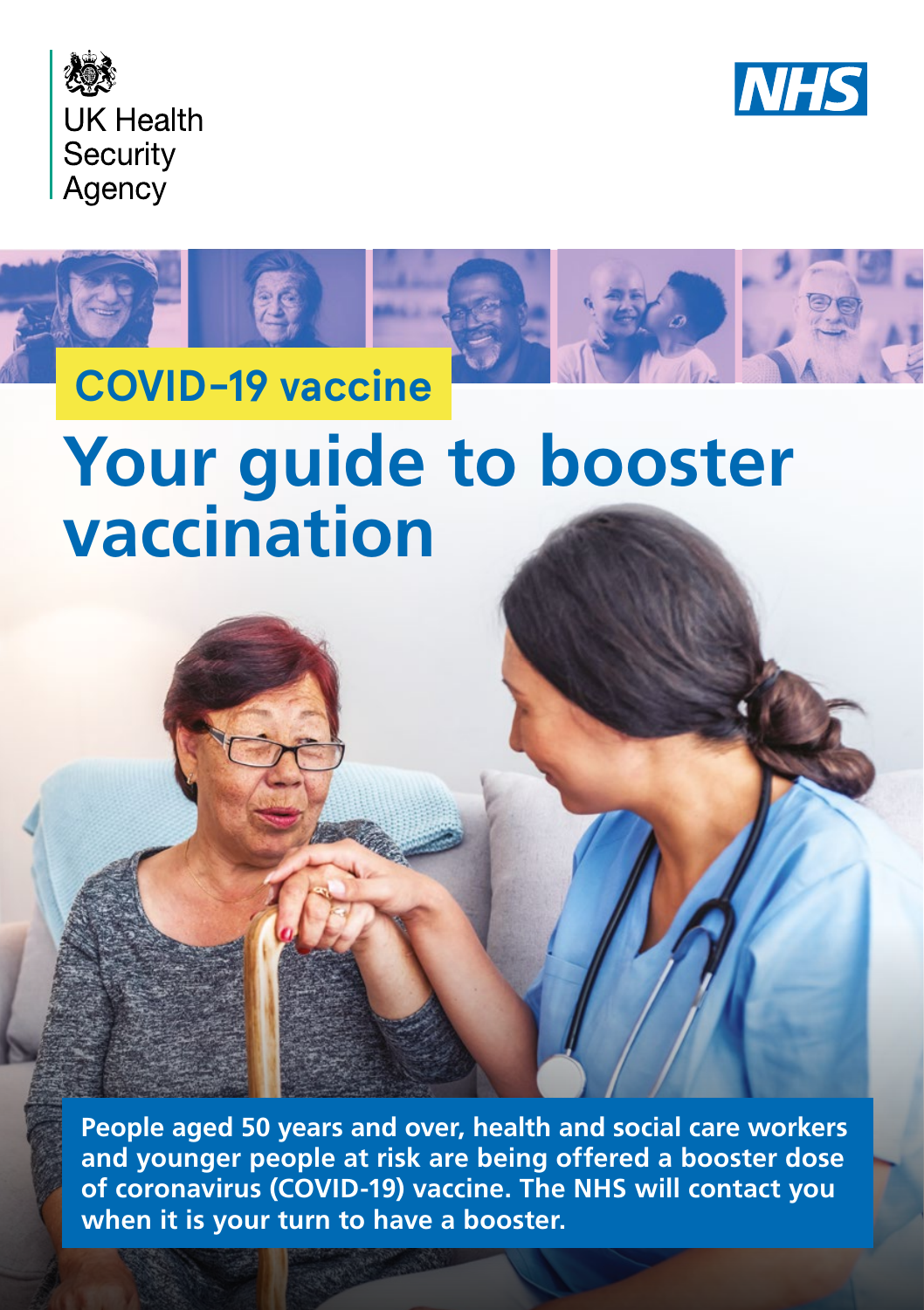# **What is coronavirus or COVID-19?**

COVID-19 is a very infectious respiratory disease caused by the SARS-CoV-2 virus and is more serious in older people and those with certain health conditions.

### **Why are you being offered a COVID-19 booster?**

Like some other vaccines, levels of protection may begin to wane over time. This booster dose will help extend the protection you gained from your first 2 doses and give you longer term protection. The booster will help to reduce the risk of you needing admission to hospital due to COVID-19 infection this winter.

#### **When should you have a booster?**

The booster is being offered at least 6 months after your last dose. Like your previous doses, the vaccine will be given in your upper arm.

Protection against severe disease from the first 2 doses seems to decline very slowly. So don't worry if your booster vaccine is given a few weeks after the 6 months time-point. The booster dose should help to extend your protection into the next year.

# **Which vaccine will I be offered?**

You will be given a booster dose of either Pfizer or Moderna vaccine\*. These vaccines have already been given to millions of people in the UK.

You will be offered the right vaccine for you which may be the same or different from the vaccines that you had before.

# **Common side effects**

As with your previous dose the common side effects are the same for all COVID-19 vaccines used in the UK, and include:

- $\bullet$  having a painful, heavy feeling and tenderness in the arm where you had your injection. This tends to be worst around 1 to 2 days after the vaccine
- $\bullet$  feeling tired
- headache
- general aches, or mild flu like symptoms

You can rest and take paracetamol (follow the dose advice in the packaging) to help make you feel better. Although feeling feverish is not uncommon for 2 to 3 days, a high temperature is unusual and may indicate you have COVID-19 or another infection.

<sup>\*</sup> AstraZeneca may be an option if this is the vaccine that you had for the first 2 doses.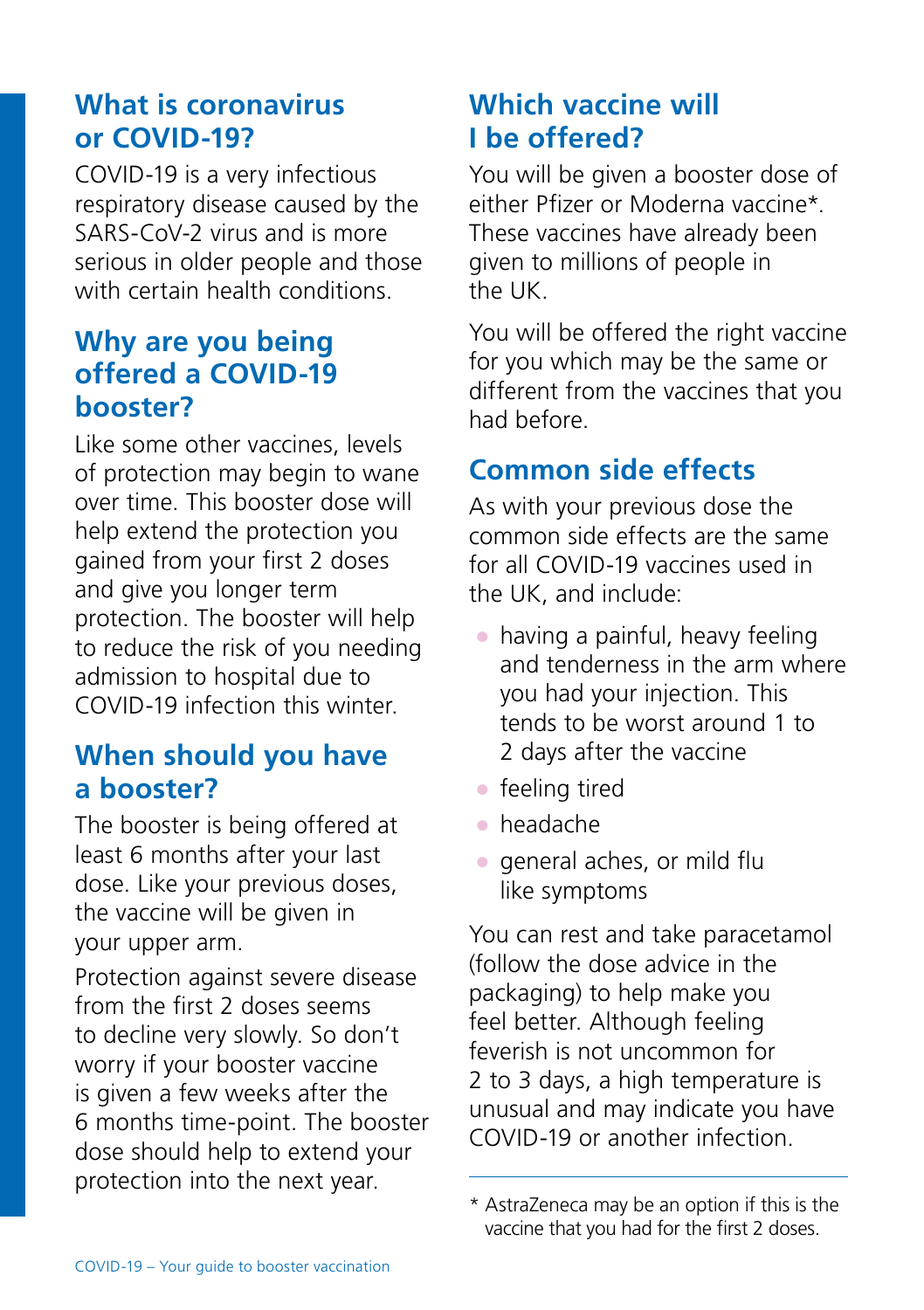Although a fever can occur within a day or 2 of vaccination, if you have any other COVID-19 symptoms or your fever lasts longer, stay at home and arrange to have a test. Symptoms following vaccination normally last less than a week. If your symptoms seem to get worse or if you are concerned, you can call NHS 111.

If you had serious side effects after any previous dose you may be advised to avoid or delay further vaccination. You should discuss this with your doctor or specialist.



# **Serious side effects**

Worldwide, there have also been recent, very rare cases of infammation of the heart called myocarditis or pericarditis reported after Pfizer and Moderna COVID-19 vaccines.

These cases have been seen mostly in younger men within several days after vaccination. Most of these people recovered and felt better following rest and simple treatments.

You should seek medical advice urgently if, after vaccination, you experience:

- chest pain
- shortness of breath
- $\bullet$  feelings of having a fast-beating, futtering, or pounding heart

#### **Is there anyone who shouldn't have a booster?**

There are very few people who should not have a booster.

If you have had a severe reaction to a previous dose of the vaccine you should discuss this with your doctor.